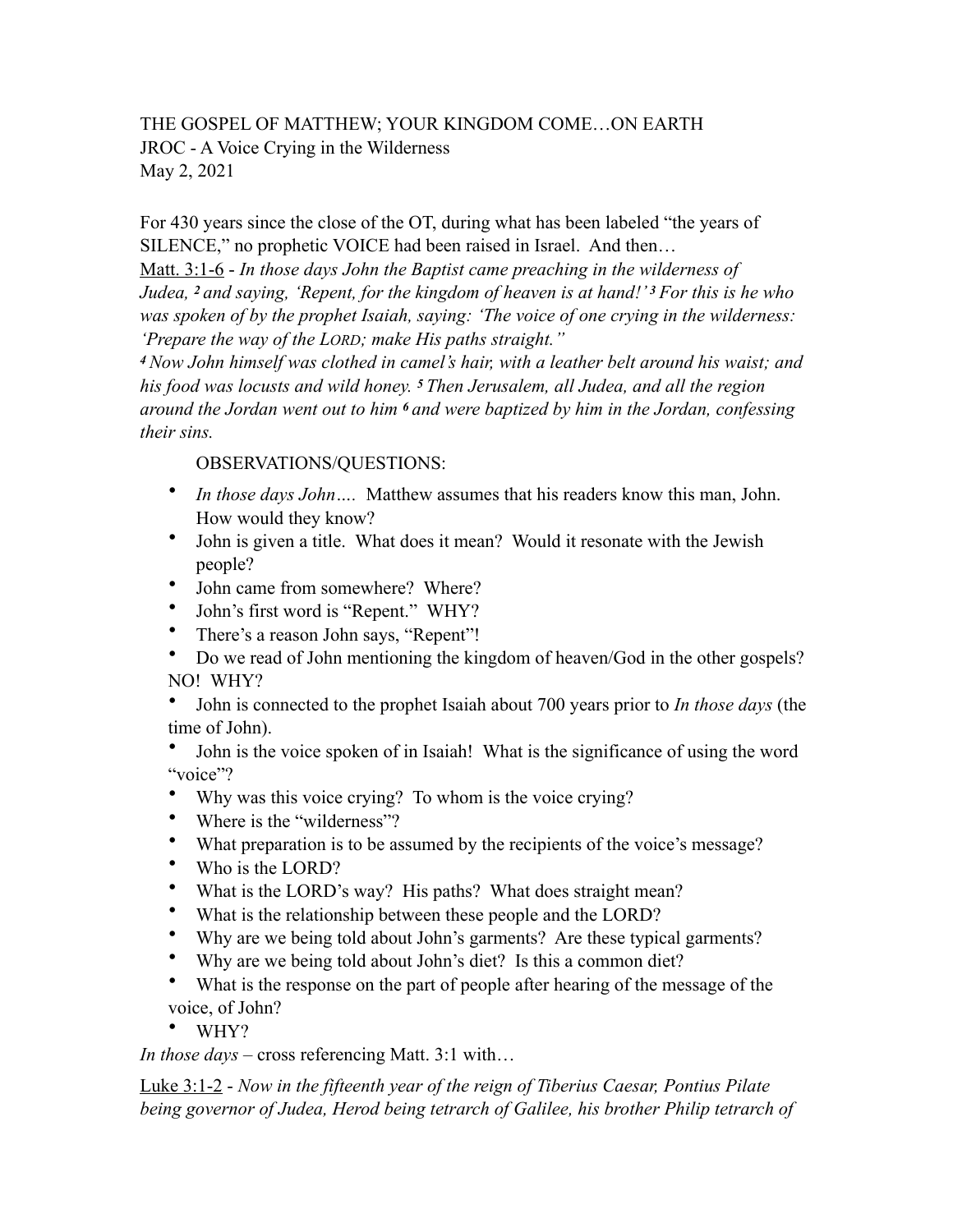*IturEa and the region of Trachonitis, and Lysanias tetrarch of Abilene, 2 while Annas and Caiaphas were high priests, the word of God came to John….* 

 *…*we are told that this "John" is, in his timeframe, set solidly in the time of Jesus Some have speculated from this passage that John began to preach in late 28 AD/early 29 AD. Some have estimated a year or two earlier. MORE than the timeframe – *the word of God came to John….* WHY?

Continuing in Luke 3:2…

*the son of Zacharias in the wilderness.* 

This is the John who was born to Zacharias and Elizabeth…John whose miraculous birth to this couple, Zacharias and Elizabeth who were well-advanced in years, was announced by the angel Gabriel (Luke 1:5-17) who proclaimed that John would serve as the herald of the Messiah...

BUT WAIT – Zacharias was of the tribe of Levi…what's his son doing in the wilderness? Shouldn't his son, John, be following in his father's footsteps – training for the priesthood in the Temple in Jerusalem?

#### Let's return to Matthew 3...

*In those days John the Baptist –* in the Greek, *bap TEES tace –* one who administers the rite of baptism. The root word means to cleanse by dipping, immersing, or submerging. *John the Baptist came* (came forth; make ones appearance) *preaching in the wilderness of Judea -* WHY? He was preaching! To whom??? John is in the wilderness! Who's in the wilderness? Wilderness means an uninhabited place, a desolate area. The wilderness of Judea was west of the Dead Sea but to the north near the Jordan River – on the east side of the Jordan River. How do we know that? Cross reference to… John 1:28 tells us that *These things were done in Bethabara beyond the Jordan* (east of the Jordan). (See attached map)

Had John been in seclusion prior to preaching in this desolate area?

Luke 3:2b-3 - …*the word of God came to John the son of Zacharias in the wilderness. 3 And he went into all the region around the Jordan, preaching a baptism of repentance for the remission of sins,* We're further told…earlier in John's life…

Luke 1:80 - *So the child grew and became strong in spirit, and was in the deserts till the day of his manifestation to Israel.* It appears that John didn't follow his father's lineage – within the priestly tribe of Levi. God called John to a unique ministry that began outside the religious center of the land.

Luke 1:15 – the angel Gabriel told Zacharias about his son, John, that - *He will also be filled with the Holy Spirit, even from his mother's womb.* 

At John's circumcision and naming ceremony, God inspired Zacharias to speak these words about his son, John…Luke 1:76-79 - *you, child, will be called the prophet of the*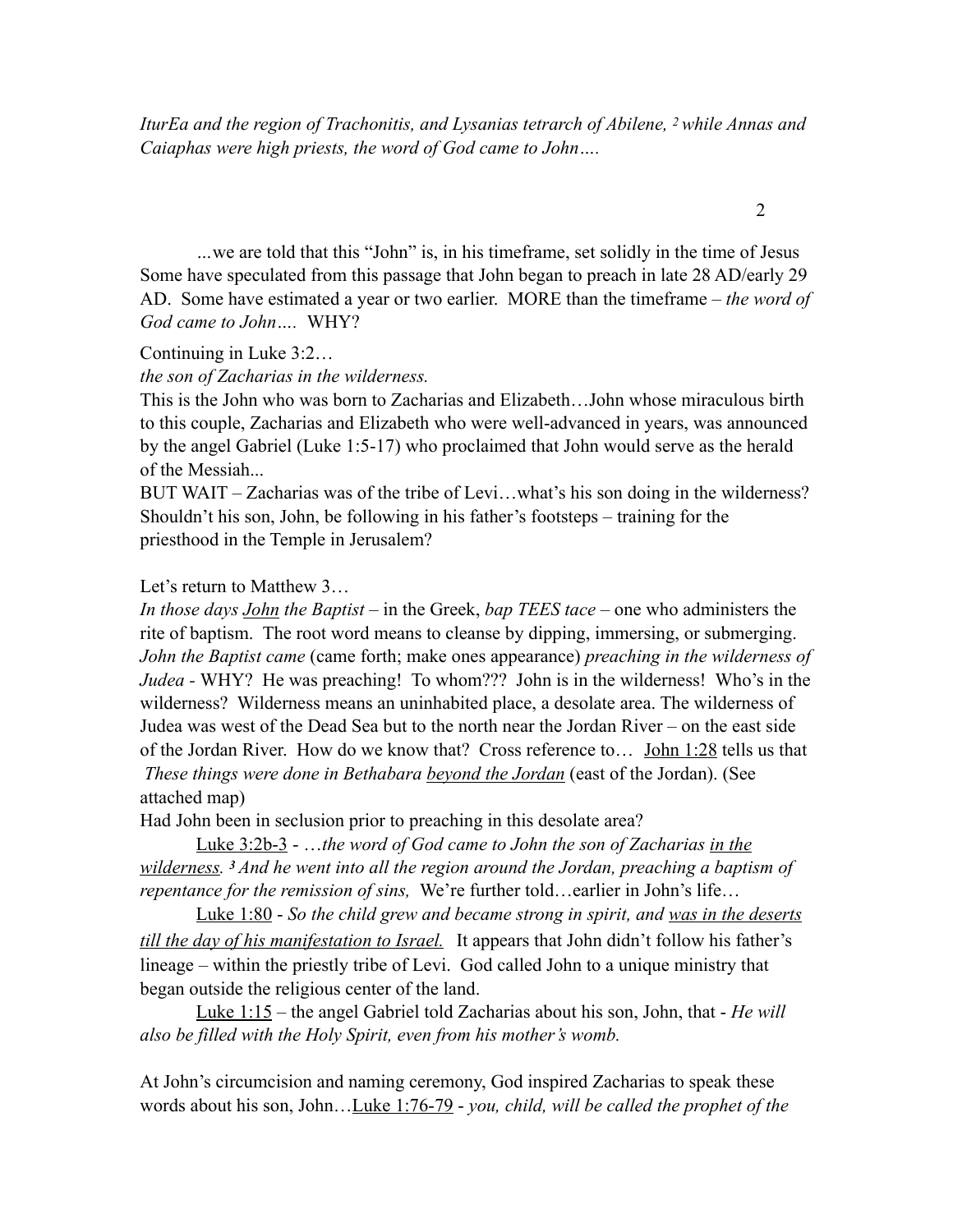*Highest; for you will go before the face of the Lord to prepare His ways, (you, John, will* be the herald for the One Who will come – the Messiah) *77 to give knowledge of salvation to His people by the remission* (forgiveness) *of their sins, 78 through the tender mercy of our God, with which the Dayspring* (lit "dawn;" Messiah) *from on high has visited us; <sup>79</sup>to give light to those who sit in darkness and the shadow of death, to guide our feet into the way of peace.* 

 3 *John came preaching in the wilderness of Judea, and saying, 'Repent….'* In the Bible, the word *repent* means "to change one's mind." The Bible also tells us that true repentance will result in a change of actions. In Matthew we read both John and Jesus' message - a call to repentance to the Jewish people in their day:

- *Repent* was the first word of John's message (Matt. 3:1-2)
- *Repent* was the first word of Jesus' message (Matt. 4:17)

WHY was John calling upon the Jewish people to repent?

Matt. 3:2b-3 – '*Repent, for the kingdom of heaven is at hand!' 3 For this is he who was spoken of by the prophet Isaiah, saying: 'The voice of one crying in the wilderness: Prepare the way of the LORD; Make His paths straight.'* 

The first word we hear from *the voice of one crying in the wilderness –* as told in Isa. 40:3 - is "REPENT." Why did John tell the people to repent? What was God's message to Israel throughout the OT? RETURN TO ME, ISRAEL (Isa. 55:7)

What was God's message to Israel throughout the OT?

RETURN TO ME, ISRAEL (Isa. 55:7)

Deuteronomy 6:5 – *"You shall love the LORD your God with all your heart, with all your soul, and with all your strength."* 

Deuteronomy 5:29 – *"Oh, that they had such a heart in them that they would fear Me. . . ."*

Deuteronomy 30:1-6 - *"Now it shall come to pass, when all these things come upon you, the blessing and the curse which I have set before you, and you call them to mind among all the nations where the LORD your God drives you, and you return to the LORD your God and obey His voice, according to all that I command you today, you and your children, with all your heart and with all your soul, that the LORD your God will bring you back from captivity, and have compassion on you, and gather you again from all the nations where the LORD your God has scattered you. If any of you are driven out to the farthest parts under heaven, from there the LORD your God will gather you, and from there He will bring you. Then the LORD your God will bring you to the land which your fathers possessed, and you shall possess it. He will prosper you and multiply you more than your fathers. And the LORD your God will circumcise your heart and the heart of your descendants, to love the LORD your God with all your heart and with all your soul, that you may live."*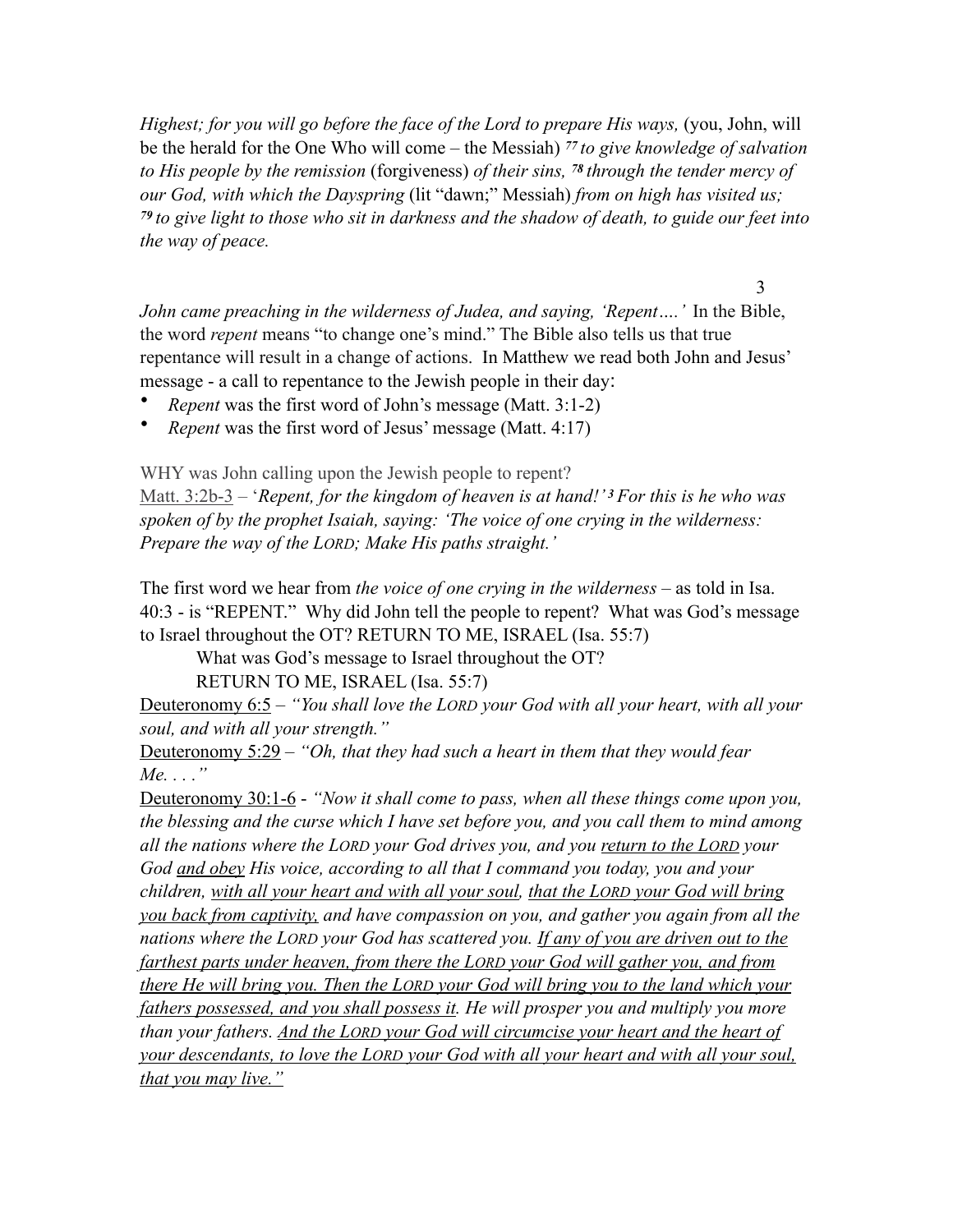Jeremiah 24:7 - *"I will give them a heart to know me, that I am the Lord. They will be my people, and I will be their God, for they will return to me with all their heart."* Jeremiah 31:31-34 – provisions of the New Covenant – a new heart, God's Spirit within them, removal of sin.

Hosea 5:15 – "*I will return again to My place till they acknowledge their offense. Then they will seek My face; in their affliction they will earnestly seek Me."* 

Micah 7:18-19 - *"Who is a God like you, who pardons sin and forgives the transgression of the remnant of his inheritance? You do not stay angry forever but delight to show mercy. You will again have compassion on us; you will tread our sins underfoot and hurl all our iniquities into the depths of the sea."* 

4

Why did John tell Israel to repent at this time? BECAUSE THE KING WAS COMING! Isa. 40:3 - *The voice of one crying in the wilderness: 'Prepare the way of the LORD; make straight in the desert a highway for our God.'* This prophetic message from Isaiah 700 years before John tells Israel to prepare for the LORD. John is noted as the "voice" in Matt. 3:3. John is the voice following the 430 years of "silence." John's proclamation for them to repent in Jesus' day is followed by the "WHY" - the kingdom of heaven was at hand. The kingdom of heaven was coming/was approaching. The long-awaited Davidic King had drawn near to earth in the person of Jesus the Messiah.

### What kingdom?

Firstly, notice that the kingdom of heaven is left undefined by John. John does not explain the kingdom. Why? The kingdom had been presented in the Hebrew Scriptures. The Jewish people knew what the OT promised. The Kingdom of God was Israel's hope for the establishment of the promised rule of the Messiah in His physical/ material kingdom on this earth. And, John announced a literal kingdom on the earth under the personal rule of the Messiah. John's baptism was in preparation for the kingdom. Think of Jesus' words to Nicodemus – *Unless you are born again you will not see the kingdom of God!*

Secondly, did that kingdom arrive on earth during Jesus' first coming? NO!

 Thirdly, how will the kingdom of God arrive? Dan. 2:31-35, 44; Dan. 7:13-14, 27; Zech. 14. Jesus is not yet ruling from Jerusalem with a rod of iron (Psa. 2:8-9). During the kingdom, Satan is bound in a pit. Now we're told…*Be sober, be vigilant; because your adversary the devil walks about like a roaring lion, seeking whom he may devour* (I Pet. 5:8).

NOTE: Matthew was telling the Jewish people that, because the expected King was at hand/in their midst, they would have the opportunity to enthrone the King!

Let's travel to the Jordan River…the entrance to the land of promise in Joshua's day. It appears that approximately 30 years following John's birth, he emerged from seclusion and began to proclaim what was about to happen.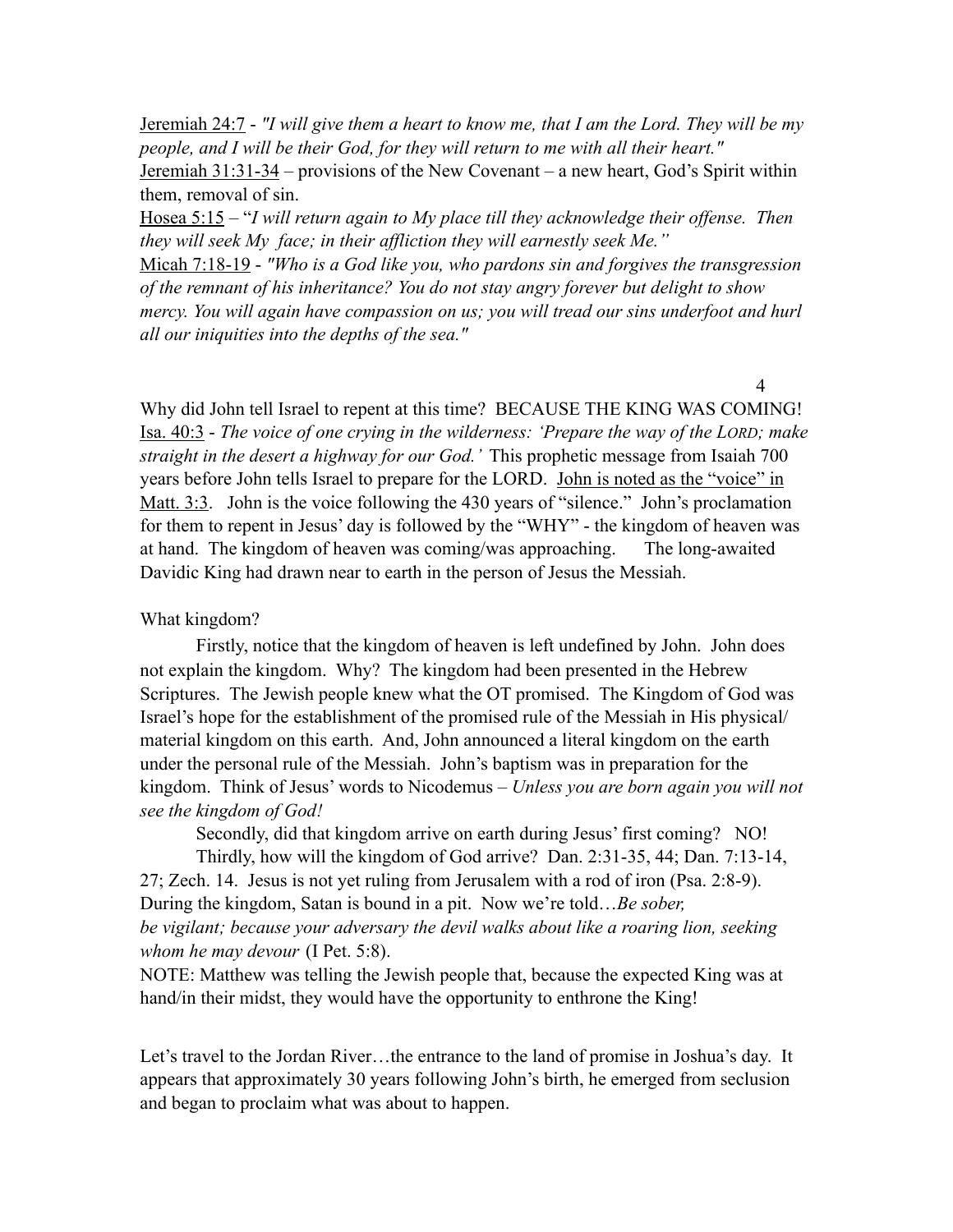Matt. 3:4-5 - *Now John himself was clothed in camel's hair, with a leather belt around his waist; and his food was locusts and wild honey. 5 Then Jerusalem, all Judea, and all the region around the Jordan went out to him 6 and were baptized by him in the Jordan, confessing their sins.* 

 When the angel Gabriel appeared to Zacharias in the Temple, Gabriel told Zacharias that he and Elizabeth would have a son, John. Gabriel likened John to Elijah. II Kings 1:2-8 gives us a description of Elijah…*A hairy man wearing a leather belt around his waist.* John's clothing and food are described. He wore a homespun camel's hair shirt, a wide leather belt, and ate locusts and honey. This description had special meaning for the people looking for the Messiah. WHY? Malachi told the people that the Messiah's arrival would be preceded by the appearance of Elijah. And here comes John looking just like Elijah! Would that cause you to WONDER...to PAUSE...to PONDER?

John the Immerser emerged from the same desert where Elijah spent most of his life. He preached with the same boldness as Elijah. He dressed like Elijah. Elijah, when he was taken up to heaven bodily, he had crossed the Jordan from the west side to the east side.

Elijah was translated bodily into heaven on the east side of the Jordan. John baptized on the east side of the Jordan – from where Elijah was last seen!!

5

Elijah ministered in a time of crisis in Israel, when the nation was far from God, and a time that immediately preceded a terrible judgment. The ministry of John signaled a spiritual crisis in Israel. Would the nation accept Jesus as their King? And, multitudes… Jerusalem, ALL Judea, and ALL the region around the Jordan went out to him. WHY? Isaiah spoke of John (Isa. 40:3) as did Malachi (Mal. 3:1). John was connected with the coming of the Messiah. There was expectation. And, Malachi had warned that they, as a NATION, must repent or else God would strike the earth with a curse. These multitudes were being immersed and they were confessing their sins!

Luke 3 - *The voice of one crying in the wilderness: 'Prepare the way of the LORD; make His paths straight. Every valley shall be filled and every mountain and hill brought low; the crooked places shall be made straight and the rough ways smooth; and all flesh shall see the salvation of God.'* This voice was telling the people that the LORD was coming! It was the custom of some Eastern monarchs to send heralds before them to announce that they, the monarchs/royalty, were on their way. They would send an envoy to ensure that the roads were safe. So – obstacles had to be cleared away, causeways had to be built, and crooked roads straightened, and the land leveled. The verbiage concerning the valleys and the mountains points to hearts changed by God. The humble are lifted up and those who elevate themselves will be brought low.

John proclaimed a new government!!!! Did you ever consider… Isa. 9:6 - *For unto us a Child is born, unto us a Son is given; and the government will be upon His shoulder. And*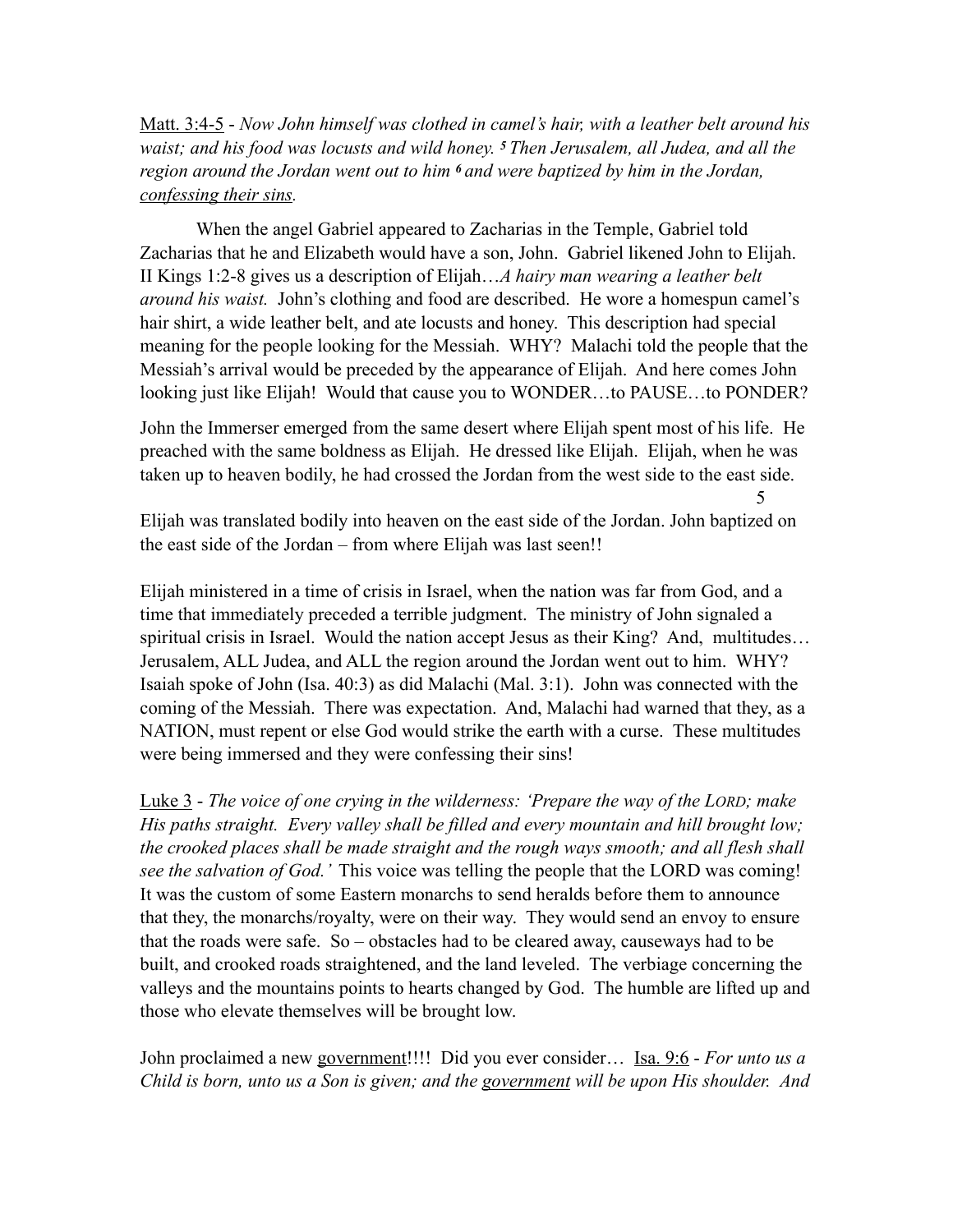*His name will be called Wonderful, Counselor, Mighty God, Everlasting Father, Prince of Peace*.

John did not proclaim this kingdom of God in Jerusalem, the nation's governmental center. Instead, John preached first to a handful of country folk living along the Jordan River, twenty miles to the east of the capital city.

Immersion was nothing new to the Jewish people. Purification rites are noted in the Torah. Priests were cleansed (Ex. 19:10-14; Lev. 8:6), and articles were also cleansed (Lev. 11:32). There was cleansing for bodily discharges. Leprous garments were cleansed as where leprous homes. The expression clean and unclean is one of the prominent themes in Leviticus. Cleanliness and uncleanliness are related to holiness!

John told the people to believe in the coming One after him – Jesus. John's baptism was in view of the coming of the Messiah (Matt. 3:2). It was in view of the people's uncleanness (Mk. 1:5). It was based on confession and repentance (Mk. 1:4). It was with a view to receiving forgiveness of sins (Matt. 3:11; Mk. 1:4).

John's baptism brought the Jewish religious leadership to the shores of the Jordan – for a very different reason – to investigate John. If immersion was practiced by Jewish people, why were the Jewish religious leaders investigating John (John 1:19)? John was

6

immersing the Jewish people! Jews accepting John's baptism were admitting that they had been as Gentiles and needed to become the people of God genuinely, inwardly. Jews immersed Gentiles when they, Gentiles, converted to Judaism. Jewish people immersed Gentiles who were seen by the Jews as being outside God's saving covenant. John immersed Jewish people who were seen as already clean! It was thought that Jewish people were already righteous because they were descendants of Abraham. Lineage doesn't assure salvation! Man, both Jew and Gentile, is declared righteous through faith alone in the Jewish Messiah alone!

Matt. 3:6-12 - *But when he saw many of the Pharisees and Sadducees coming to his baptism, he said to them, "Brood* (offspring) *of vipers! Who warned you to flee from the wrath to come? 8 Therefore bear fruits worthy of repentance, 9 and do not think to say to yourselves, 'We have Abraham as our father.' For I say to you that God is able to raise up children to Abraham from these stones. 10 And even now the ax is laid to the root of the trees. Therefore, every tree which does not bear good fruit is cut down and thrown into the fire.* The Pharisees (separatists; not espousing Greek philosophy) and the Sadducees (aristocrats; embraced Greek philosophy; didn't believe in the resurrection nor spirit beings/angels; ruled over the Temple) appeared on the scene. Both groups were self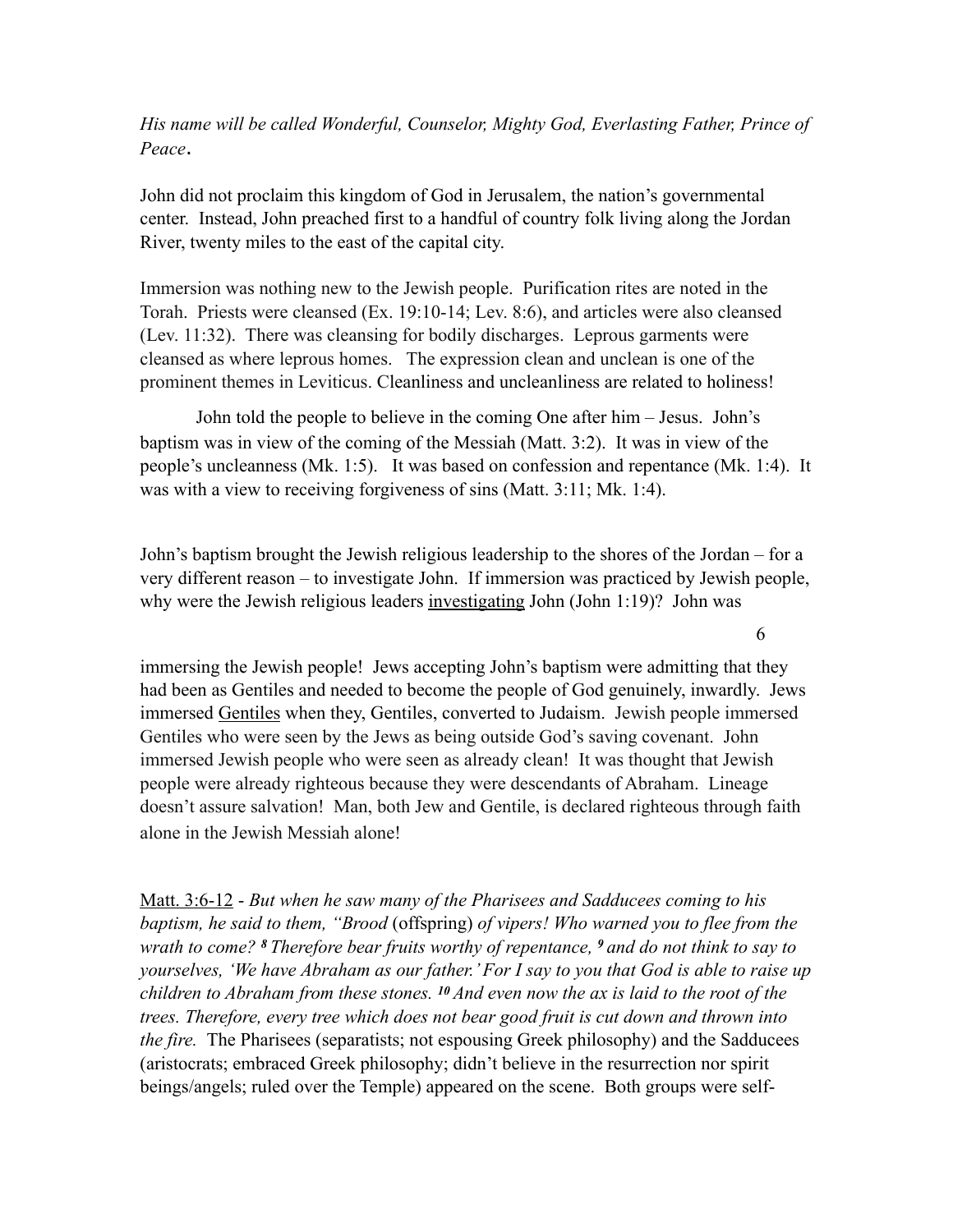righteous and, as such, considered themselves acceptable to God. They denied having sin that needed to be confessed or unrighteousness that needed to be forgiven.

They saw themselves as acceptable to God because they were children of Abraham – they were Jewish.

John lashed out at the Jewish religious leadership. A viper was seen as unclean and unacceptable to God and would defile anything it touched. And John came against the teaching that ones relationship to Abraham was the basis for entrance into the Kingdom of God. John reminded them that God was able to give life to stones to make them the children of God. It has been suggested that John might have been pointing to the stones on the riverbank – the stones were possibly the memorial stones of Joshua (Joshua 4).

Matt. 3:10 - *even now the ax is laid to the root of the trees. Therefore, every tree which does not bear good fruit is cut down and thrown into the fire.* John told the religious leadership that judgment was at hand. He exhorted them to escape this judgment through exhibiting lives that resulted from true repentance.

Matt. 3:11-12 - *11 I indeed baptize you with water unto repentance, but He who is coming after me is mightier than I, whose sandals I am not worthy to carry. He will baptize you with the Holy Spirit and fire.* The One Who would give the Holy Spirit as an identifying sign of relationship would be the true Messiah. Messiah's baptism would not be external but internal.

*<sup>12</sup>His winnowing fan is in His hand, and He will thoroughly clean out His threshing floor, and gather His wheat into the barn; but He will burn up the chaff with unquenchable fire.*  Fire was associated with judgment just as the winnowing fork. The winnowing fork separates the wheat from the chaff. The chaff consists of the husks of grains and grasses that are worthless. The seed falls to the ground in the winnowing process and the chaff is scattered to the wind.

7

Many thought that John was the Messiah. John replied with, "I am not the Messiah. I am sent ahead of Him. John was merely a "voice," merely a messenger sent by God to proclaim the truth. John knew that once Jesus appeared at the Jordan, his work/John's work would be all but finished. John willingly served the Messiah. John's life was a total surrender to Jesus and to the proclamation of the Kingdom of God on earth!

John declared, *He must increase, I must decrease* (John 3:30).

QUESTIONS: